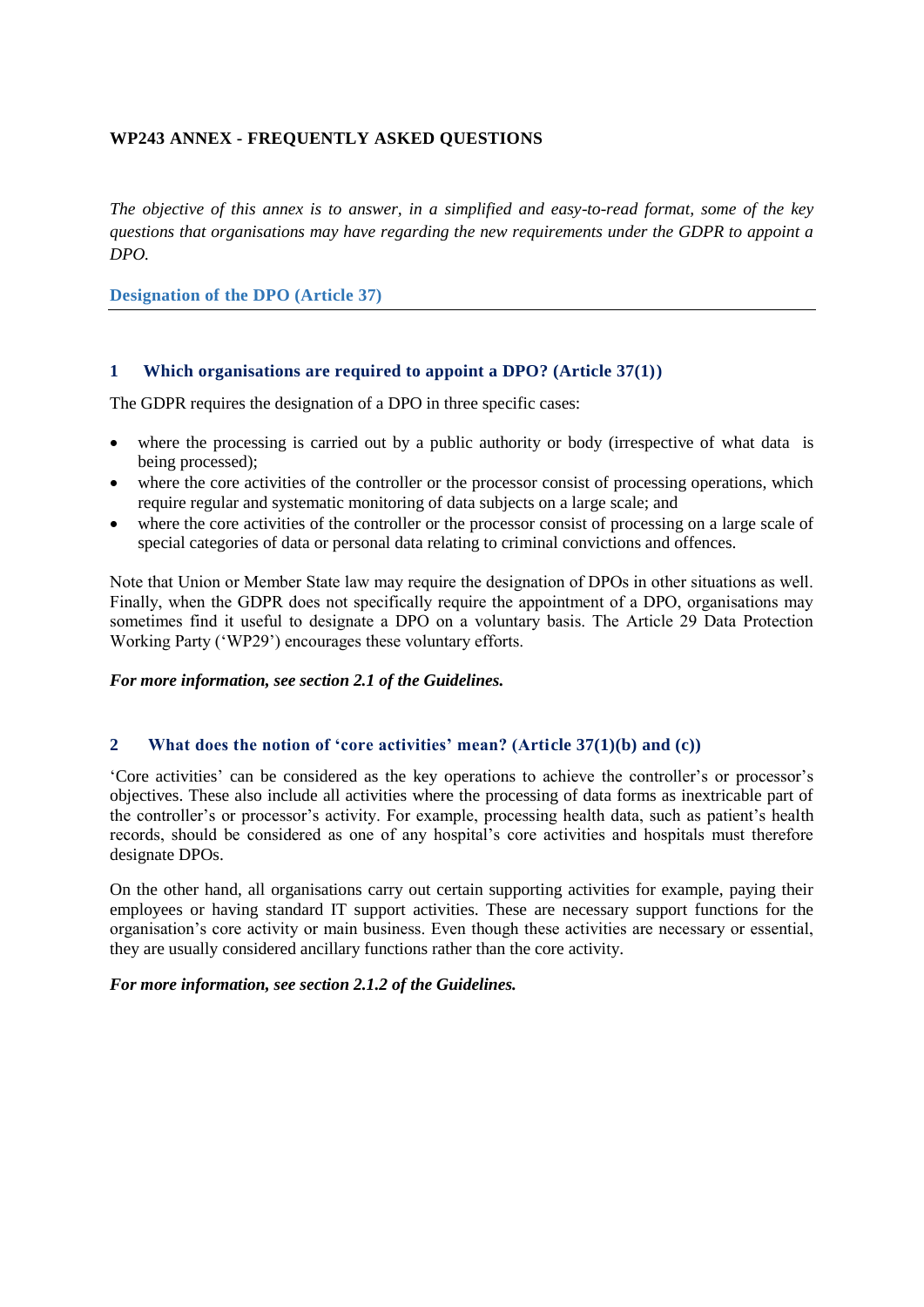## **3 What does the notion of 'large scale' mean? (Article 37(1)(b) and (c))**

The GDPR does not define what constitutes large-scale. The WP29 recommends that the following factors, in particular, be considered when determining whether the processing is carried out on a large scale:

- The number of data subjects concerned either as a specific number or as a proportion of the relevant population
- The volume of data and/or the range of different data items being processed
- The duration, or permanence, of the data processing activity
- The geographical extent of the processing activity

Examples of large-scale processing include:

- processing of patient data in the regular course of business by a hospital
- processing of travel data of individuals using a city's public transport system (e.g. tracking via travel cards)
- processing of real time geo-location data of customers of an international fast food chain for statistical purposes by a processor specialised in these activities
- processing of customer data in the regular course of business by an insurance company or a bank
- processing of personal data for behavioural advertising by a search engine
- processing of data (content, traffic, location) by telephone or internet service providers

Examples that do not constitute large-scale processing include:

- processing of patient data by an individual physician
- processing of personal data relating to criminal convictions and offences by an individual lawyer

### *For more information, see section 2.1.3 of the Guidelines.*

### **4 What does the notion of 'regular and systematic monitoring' mean? (Article 37(1)(b))**

The notion of regular and systematic monitoring of data subjects is not defined in the GDPR, but clearly includes all forms of tracking and profiling on the internet, including for the purposes of behavioural advertising. However, the notion of monitoring is not restricted to the online environment.

WP29 interprets 'regular' as meaning one or more of the following:

- Ongoing or occurring at particular intervals for a particular period
- Recurring or repeated at fixed times
- Constantly or periodically taking place

WP29 interprets 'systematic' as meaning one or more of the following:

- Occurring according to a system
- Pre-arranged, organised or methodical
- Taking place as part of a general plan for data collection
- Carried out as part of a strategy

Examples: operating a telecommunications network; providing telecommunications services; email retargeting; profiling and scoring for purposes of risk assessment (e.g. for purposes of credit scoring,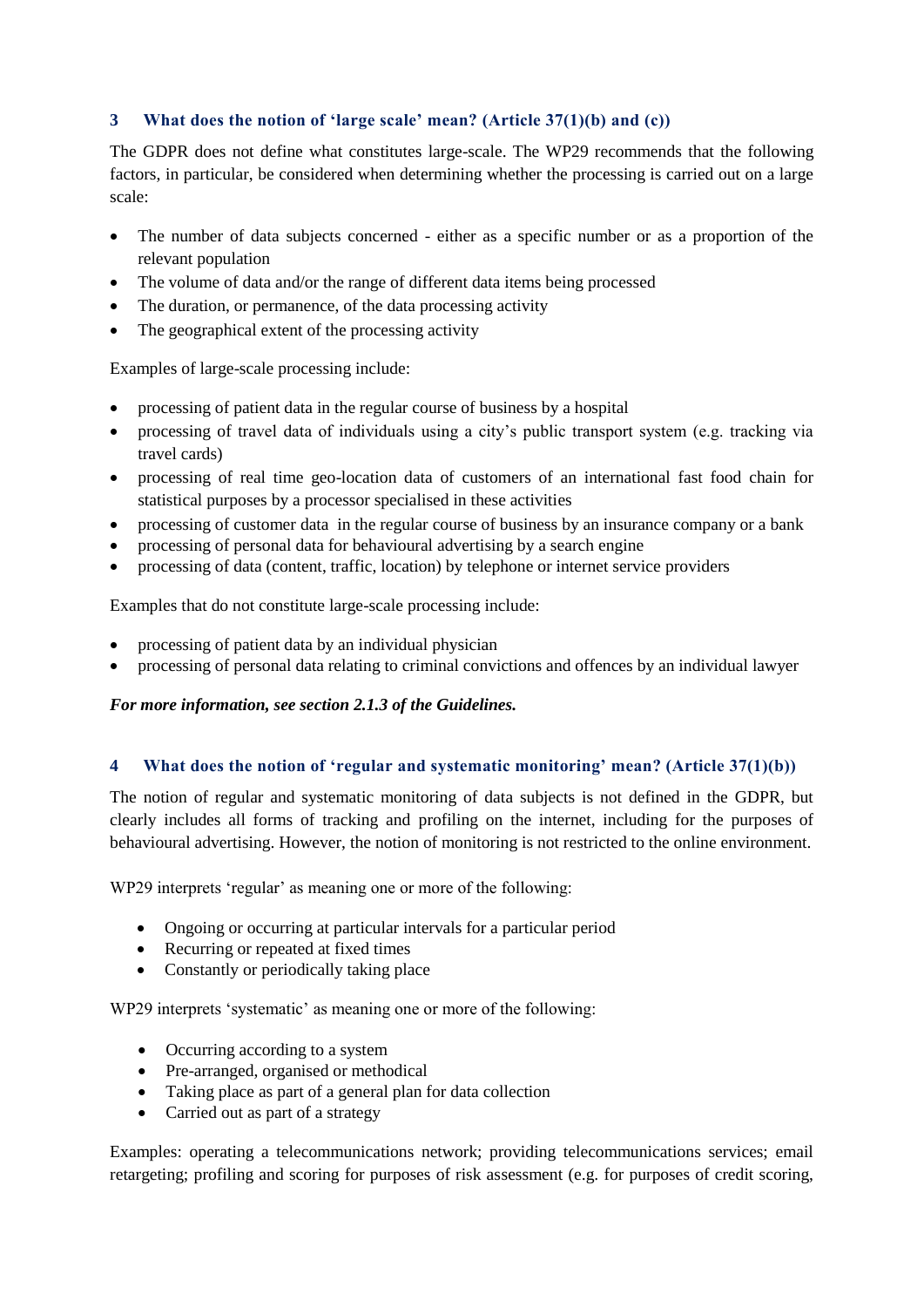establishment of insurance premiums, fraud prevention, detection of money-laundering); location tracking, for example, by mobile apps; loyalty programs; behavioural advertising; monitoring of wellness, fitness and health data via wearable devices; closed circuit television; connected devices e.g. smart meters, smart cars, home automation, etc.

#### *For more information, see section 2.1.4 of the Guidelines.*

# **5 Can organisations appoint a DPO jointly? If so, under what conditions? (Articles 37(2) and (3))**

The GDPR provides that a group of undertakings may designate a single DPO provided that he or she is '*easily accessible from each establishment*'. The notion of accessibility refers to the tasks of the DPO as a contact point with respect to data subjects, the supervisory authority and also internally within the organisation. In order to ensure that the DPO, whether internal or external, is accessible it is important to ensure that their contact details are available in accordance with the GDPR. The DPO must be in a position to efficiently communicate with data subjects and cooperate with the supervisory authorities concerned. This means that this communication must take place in the language or languages used by the supervisory authorities and the data subjects concerned. The personal availability of a DPO (whether physically on the same premises as employees, via a hotline or other secure means of communication) is essential to ensure that data subjects will be able to contact the DPO.

#### *For more information, see section 2.3 of the Guidelines.*

#### **6 Is it possible to appoint an external DPO (Article 37(6))?**

Yes. According to Article 37(6), the DPO may be a staff member of the controller or the processor (internal DPO) or 'fulfil the tasks on the basis of a service contract'. This means that the DPO can be external, and in this case, his/her function can be exercised based on a service contract concluded with an individual or an organisation.

If the DPO is external, all the requirements of Articles 37 to 39 apply to such a DPO. As stated in the Guidelines, when the function of the DPO is exercised by an external service provider, a team of individuals working for that entity may effectively carry out the DPO tasks as a team, under the responsibility of a designated lead contact and 'person in charge' of the client. In this case, it is essential that each member of the external organisation exercising the functions of a DPO fulfils all relevant requirements of the GDPR.

For the sake of legal clarity and good organisation, the Guidelines recommend to have, in the service contract, a clear allocation of tasks within the external DPO team and to assign a single individual as a lead contact and person 'in charge' of the client.

#### *For more information, see sections 2.3, 2.4 and 3.5 of the Guidelines.*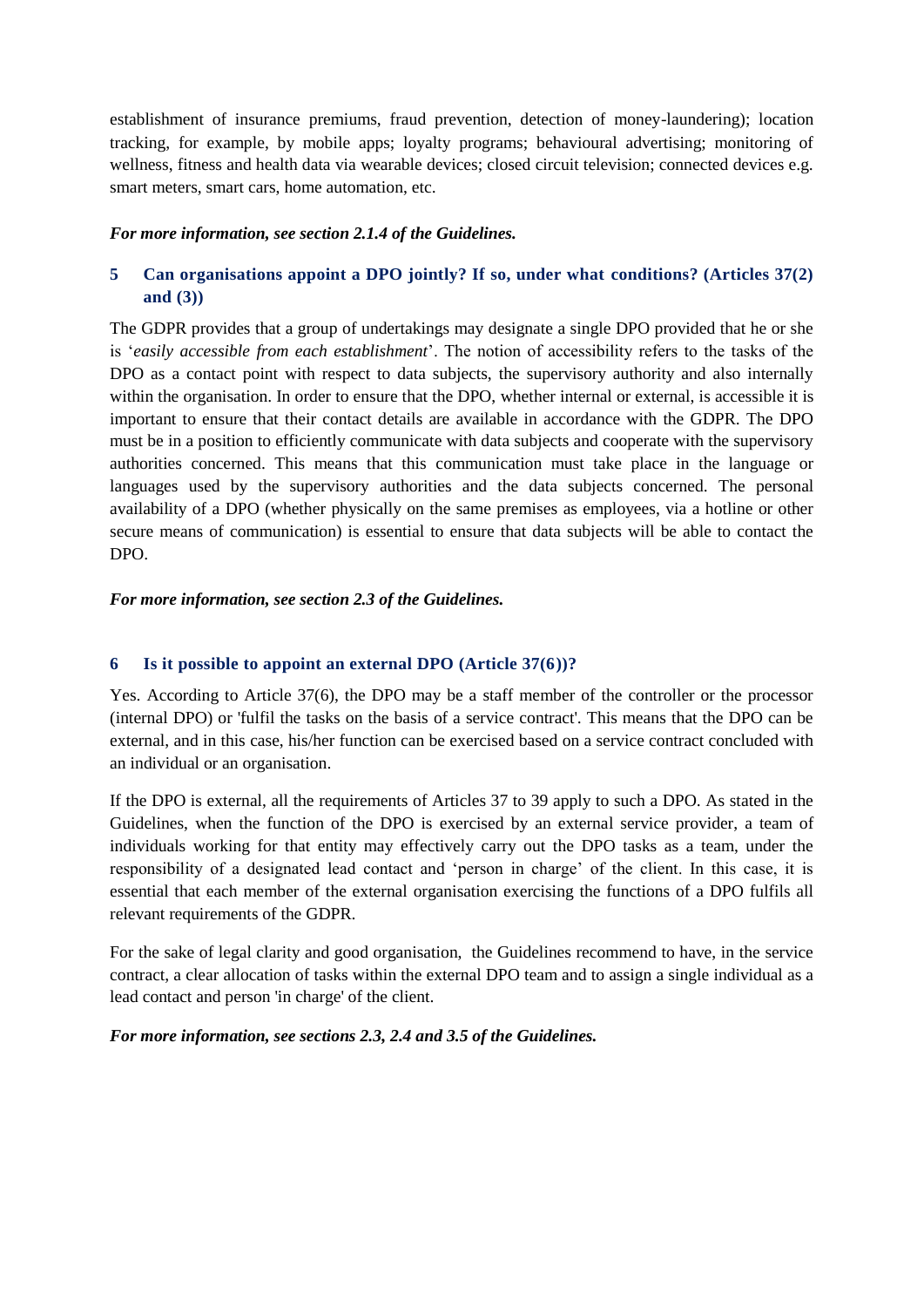## **7 What are the professional qualities that the DPO should have (Article 37(5))?**

The GDPR requires that the DPO '*shall be designated on the basis of professional qualities and, in particular, expert knowledge of data protection law and practices and the ability to fulfil the tasks referred to in Article 39*'.

The necessary level of expert knowledge should be determined according to the data processing operations carried out and the protection required for the personal data being processed. For example, where a data processing activity is particularly complex, or where a large amount of sensitive data is involved, the DPO may need a higher level of expertise and support.

The necessary skills and expertise include:

- expertise in national and European data protection laws and practices including an in-depth understanding of the GDPR
- understanding of the processing operations carried out
- understanding of information technologies and data security
- knowledge of the business sector and the organisation
- ability to promote a data protection culture within the organisation

#### *For more information, see section 2.4 of the Guidelines.*

### **Position of the DPO (Article 38)**

### **8 What are the resources that should be provided to the DPO to carry out her/his tasks?**

Article 38(2) of the GDPR requires the organisation to support its DPO by *'providing resources necessary to carry out [their] tasks and access to personal data and processing operations, and to maintain his or her expert knowledge'.*

Depending on the nature of the processing operations and the activities and size of the organisation, the following resources should be provided to the DPO:

- Active support of the DPO's function by senior management
- Sufficient time to for DPOs to fulfil their duties
- Adequate support in terms of financial resources, infrastructure (premises, facilities, equipment) and staff where appropriate
- Official communication of the designation of the DPO to all staff
- Access to other services within the organisation so that DPOs can receive essential support, input or information from those other services
- Continuous training

### *For more information, see section 3.2 of the Guidelines.*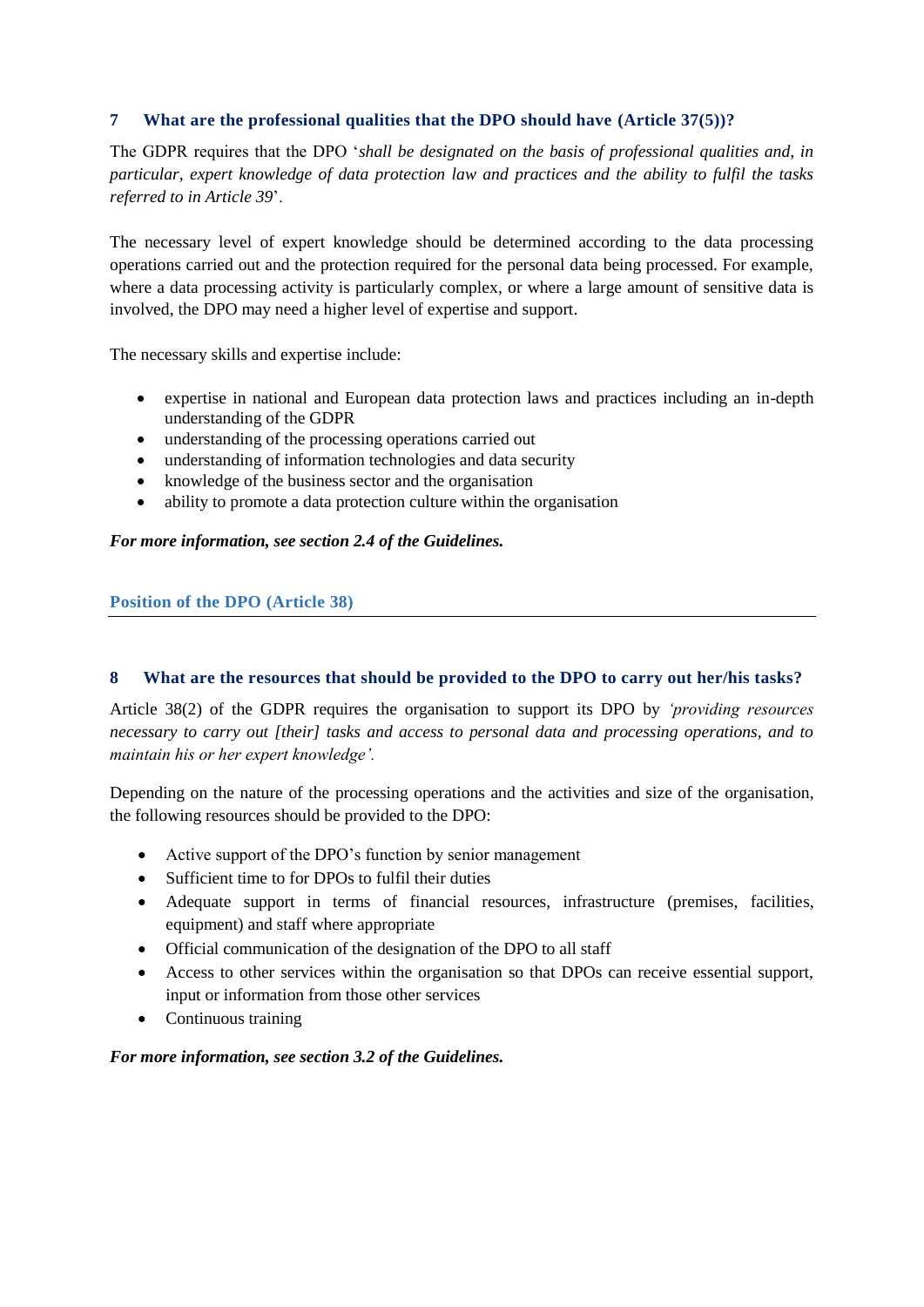# **9 What are the safeguards to enable the DPO to perform her/his tasks in an independent manner (Article 38(3))?**

Several safeguards exist in order to enable the DPO to act in an independent manner as stated in recital 97:

- No instructions by the controllers or the processors regarding the exercise of the DPO's tasks
- No dismissal or penalty by the controller for the performance of the DPO's tasks
- No conflict of interest with possible other tasks and duties

*For more information, see sections 3.3 to 3.5 of the Guidelines.*

## **10 What are the 'other tasks and duties' of a DPO which may result in a conflict of interests (Article 38(6))?**

The DPO cannot hold a position within the organisation that leads him or her to determine the purposes and the means of the processing of personal data. Due to the specific organisational structure in each organisation, this has to be considered case by case.

As a rule of thumb, conflicting positions may include senior management positions (such as chief executive, chief operating, chief financial, chief medical officer, head of marketing department, head of Human Resources or head of IT departments) but also other roles lower down in the organisational structure if such positions or roles lead to the determination of purposes and means of processing.

#### *For more information, see section 3.5 of the Guidelines.*

### **Tasks of the DPO (Article 39)**

### **11 What does the notion of 'monitor compliance' with the GDPR encompass (Article 39(1)b)?**

As part of these duties to monitor compliance, DPOs may, in particular:

- collect information to identify processing activities,
- analyse and check the compliance of processing activities, and
- inform, advise and issue recommendations to the controller or the processor.

#### *For more information, see section 4.1 of the Guidelines.*